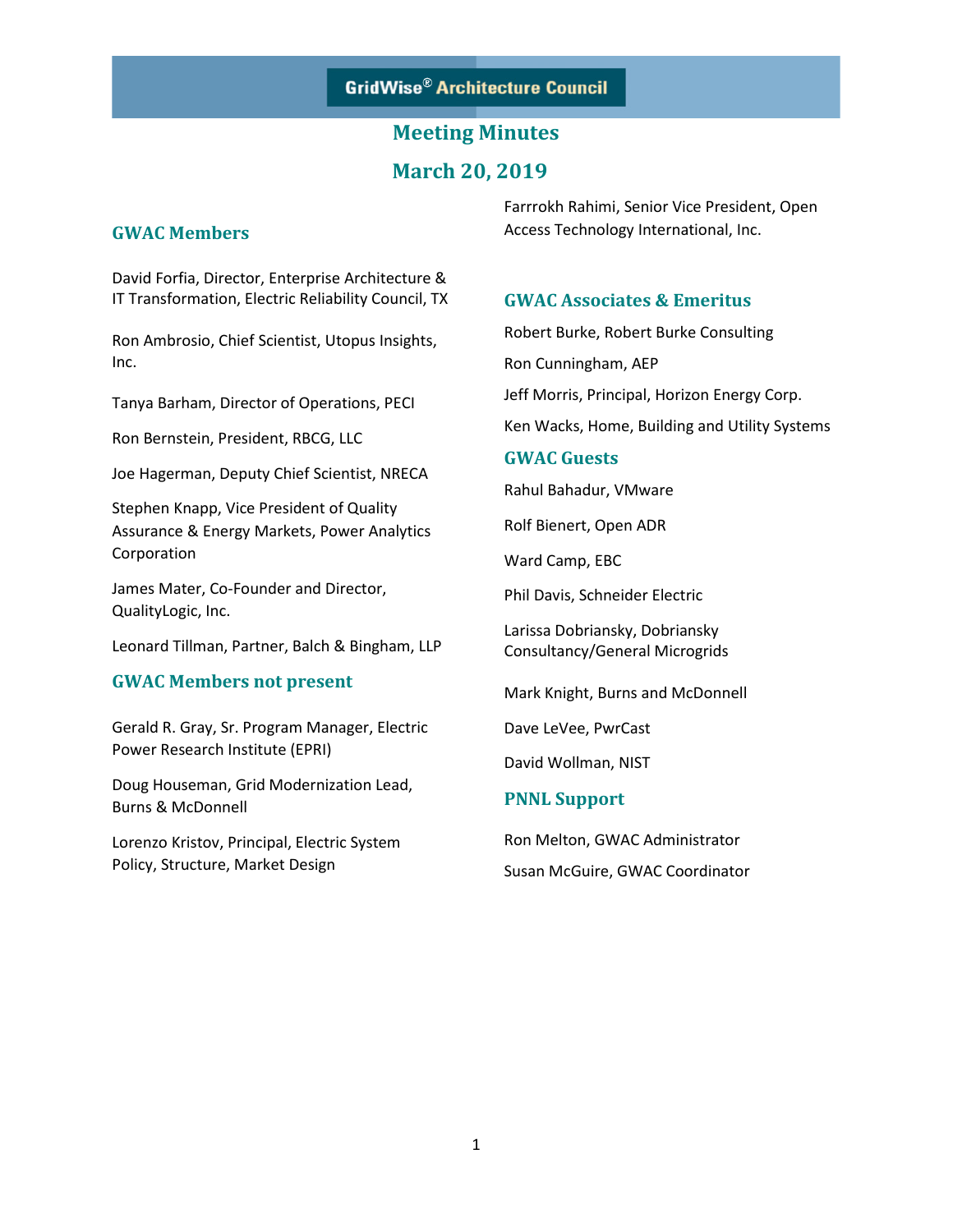# **March 20, 2019**

Ron Melton opened the meeting and checked attendee names until a quorum was reached.

### **Administrative business**

Chair David Forfia noted that the February GWAC meeting minutes had been distributed for review. He asked if there was a motion to approve the minutes.

Stephen Knapp gave a motion to approve the minutes and Ron Bernstein seconded the motion.

Hearing no objections David Forfia noted that the GWAC February meetings minutes were approved.

#### **Review Action Items**

Ron Melton presented a slide about GWAC related deliverables in progress on PNNL's Transactive Energy Project, headed by Steve Widergren and directed by Chris Irwin, DOE Office of Electricity.

#### GWAC

| • Deliverables                                                                                         |    |
|--------------------------------------------------------------------------------------------------------|----|
| • Review comments on the draft GWAC TE<br>Roadmap and publish final version - Nov. 2018 -<br>Completed |    |
| • Complete update for GWAC Transactive Energy<br>Framework - Dec. 2018 - Delayed                       |    |
| • White Papers                                                                                         |    |
| - Smart Buildings as Transactive Hubs - Dec. 2018 -<br>Delayed                                         |    |
| - Considerations for Valuating TE Systems - Feb 2019<br>- Delayed                                      |    |
| • GWAC website updates - Plan due Nov. 2018 -<br>Delayed (getting cost estimate)                       |    |
|                                                                                                        |    |
|                                                                                                        | 15 |
|                                                                                                        |    |

03/20/2019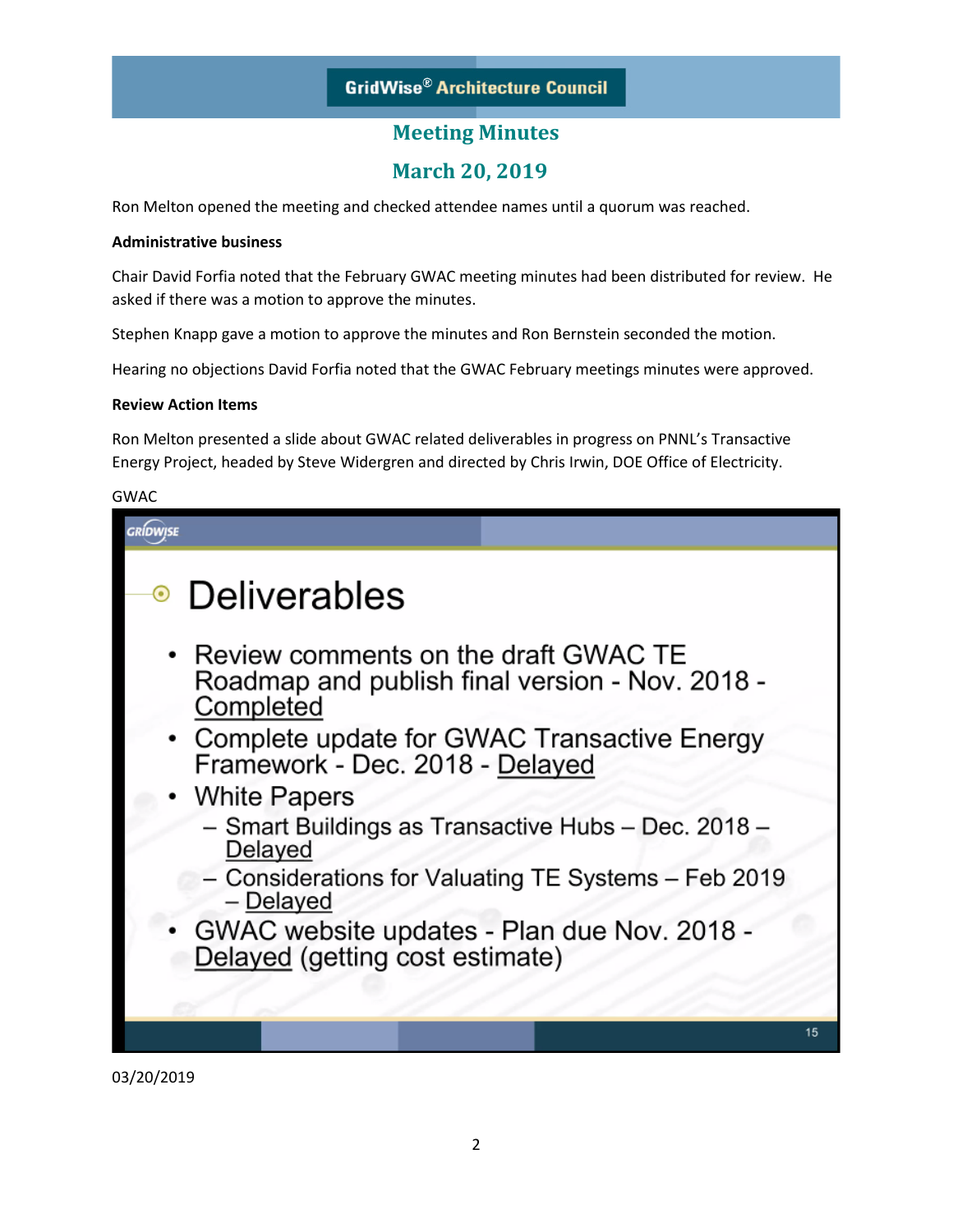# **March 20, 2019**

#### **Actions recap from previous meeting**

Ron Melton noted that a letter had been to Ken Wacks regarding the TE Roadmap. Ken will take the Roadmap to the upcoming IEC/ISO international meeting to be held near Stockholm, Sweden for international publication. The date of the meeting is April 19.

Ron Melton reminded the GWAC members to let him know in advance if they will not be able to attend the meeting.

Grid 3.0 Ron Cunningham will give a presentation today on what the GWAC might be able to contribute.

Ron Melton will present today on the GWAC contributions to the AOP for PNNL's DOE TE project

Ron noted that Open ADR is now on the liaison list in response to a request from James Mater.

Ron Bernstein asked about another action item regarding GWAC projects and programs in progress. He had sent a draft list around after the last meeting.

Ron Melton apologized that this was not on the list and agreed that it needed to be addressed. He then gave an overview of the TSP project underway at PNNL and its relationship to GWAC. He would like to see the some of the tasks from the project represented at TESC19 perhaps as a panel. TSP is a program under the portfolio of Chris Irwin, DOE, and Steve Widergren, PNNL is the project manager. Ron reviewed the scope of the AOP for the project and deliverables that pertain directly to the GWAC.

Ron Melton also noted that Grid Architecture, Interoperability, SEPA, and EPRI are other current DOE efforts.

The Grid Architecture Workshop last fall was cross talk between Grid Architecture and Grid 3.0.

### **TESC19 Update**

David Forfia, Ron Bernstein, Farrokh Rahimi and Ron Melton have discussed what is expected related to TESC19 sponsorships. Registration fees are set and Maureen Dalton has created a sponsorship flier that will be a good reference when contacted potential sponsors. IEEE helped create the sponsorship levels by providing information from similar meetings.

Ron Bernstein said that IEEE has many levels of individual membership now and the options of registering for the whole conference or part of the conference make the registration calculation potential very complex.

Ron discussed possible industry recruitment efforts and insights. He encouraged all of the GWAC members to assist in making contacts to gain sponsorship.

Ron Bernstein noted the optimum goal of sponsorship at \$32K~.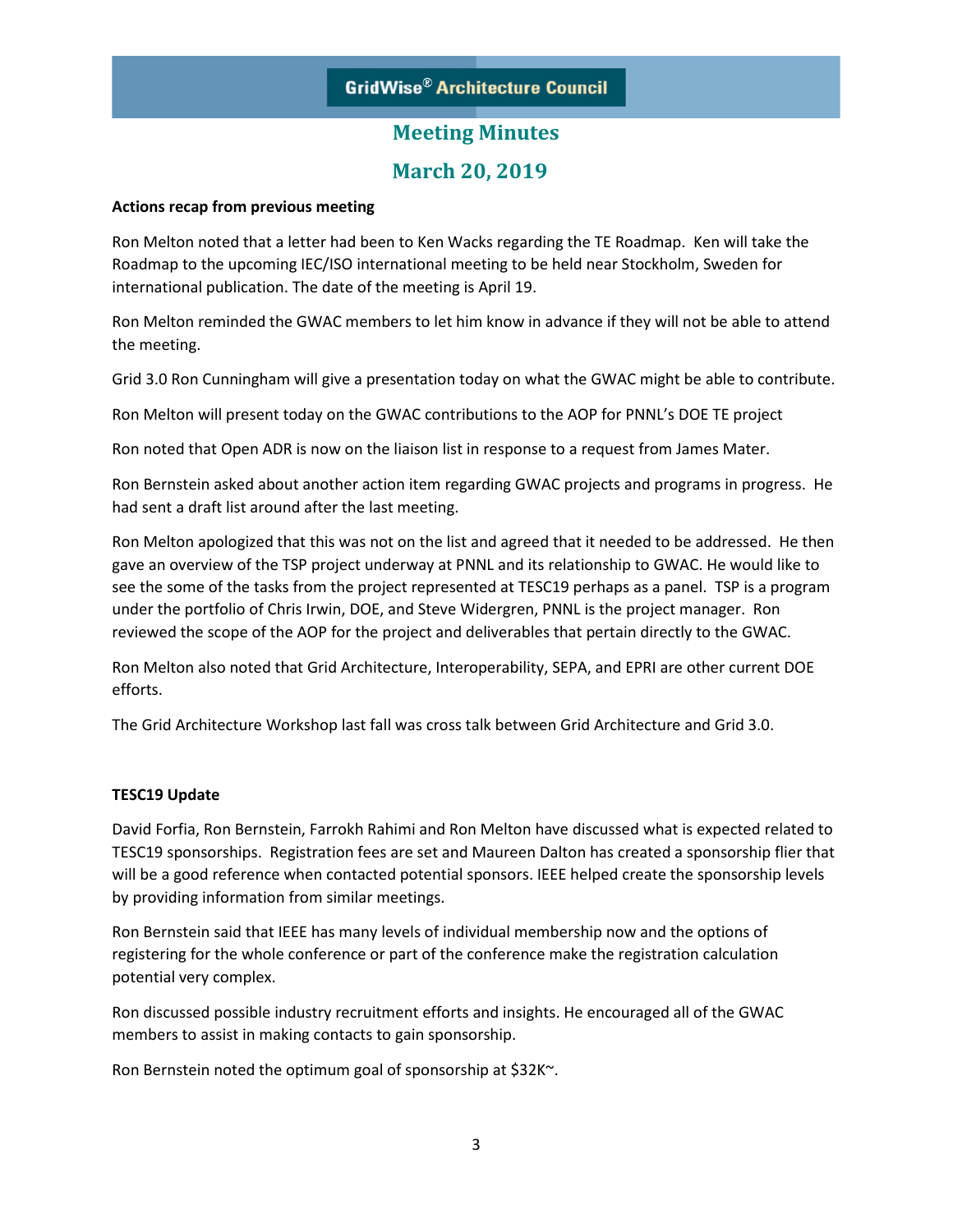**March 20, 2019** 



Ron Melton reviewed an outline of the possible eight sessions at TESC19 and the abstract selection process. He also reviewed the draft of the conference agenda: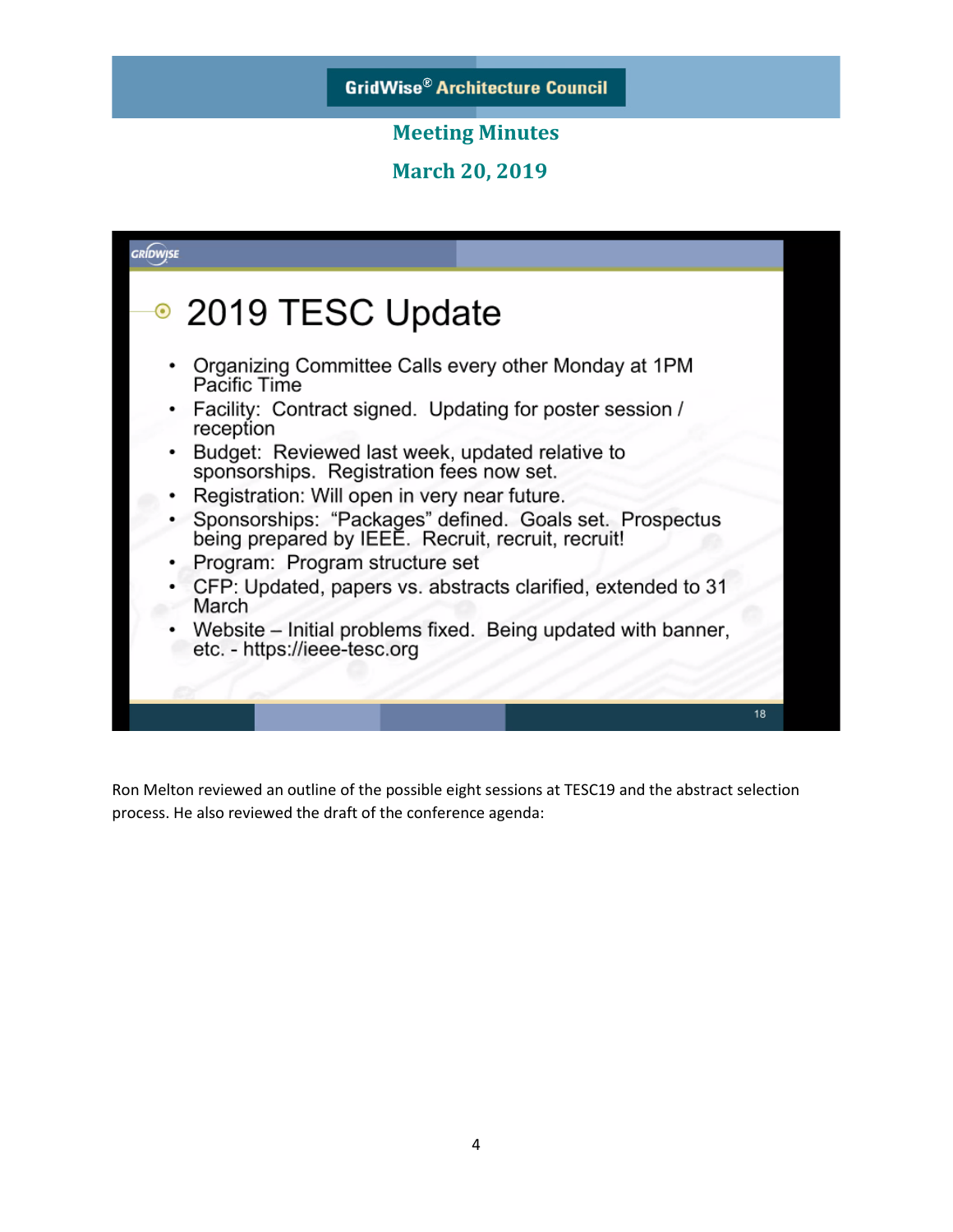### **March 20, 2019**

ÍDWJSE

| ⊕ Program Structure <sub>0800-1</sub> |            |
|---------------------------------------|------------|
|                                       | $1300 -$   |
|                                       | $0700 - 1$ |

Monday, July 8 1200 Tutorial 1 Tutorial 2 1700 Tutorial 3 Tutorial 4 1700 **Registration Open** 

|             | Tuesday, July 9                                                                                                                                             |                       | Wednesday, July 10                                                               |         |  |
|-------------|-------------------------------------------------------------------------------------------------------------------------------------------------------------|-----------------------|----------------------------------------------------------------------------------|---------|--|
| 0730 - 1700 | <b>Registration Open</b><br><b>Opening Plenary</b><br>Welcome<br>Plenary Speaker or Panel<br><b>GWAC Foundational</b><br>Session<br><b>Networking Break</b> |                       | <b>Registration Open</b>                                                         |         |  |
| 0800 - 1000 |                                                                                                                                                             |                       | Day 2 Plenary<br>Opening comments<br><b>Plenary Speaker</b><br>and Plenary Panel |         |  |
| 1000 - 1030 |                                                                                                                                                             |                       | <b>Networking Break</b>                                                          |         |  |
| 1030 - 1200 | Panel 1                                                                                                                                                     | Panel 2               | Panel 5                                                                          | Panel 6 |  |
| 1200 - 1300 | Lunch Break                                                                                                                                                 |                       | <b>Lunch Break</b>                                                               |         |  |
| 1300 - 1400 | Workshop 1 Workshop 2                                                                                                                                       |                       | Workshop 5 Workshop 6                                                            |         |  |
| 1400 - 1430 | <b>Networking Break</b>                                                                                                                                     |                       | <b>Networking Break</b>                                                          |         |  |
| 1430 - 1600 | Panel 3                                                                                                                                                     | Panel 4               | Panel 7                                                                          | Panel 8 |  |
| 1600 - 1700 |                                                                                                                                                             | Workshop 3 Workshop 4 | Workshop 7 Workshop 8                                                            |         |  |
| 1700 - 1830 | <b>Reception / Posters</b>                                                                                                                                  |                       |                                                                                  |         |  |

He commented that the agenda structure is similar to past TESC meetings held in Portland.

Ron Bernstein has created descriptions of the tutorials and sent the document to Ron Melton and Susie McGuire along with a proposed updated conference logo.

Ron Melton shared that Mark Paterson is putting some information together about the conference and is hoping to encourage about a dozen people to attend from Australia. In light of this Ron Melton suggested an international panel.

Tanya Barham would like some guidance and feedback on the international panel. She has some ideas for it as well.

Ron Melton said he is aware of some international contacts that have worked with GWAC in the past. He would like to see a minimum of three non-US countries represented to round out the panels.

Stephan Knapp said that he would like to have some international synergy in the area of DER - for example, what is revenue and what is a cost? How different are our [US] models and what the reason for the differences is. Are their social differences that affect things?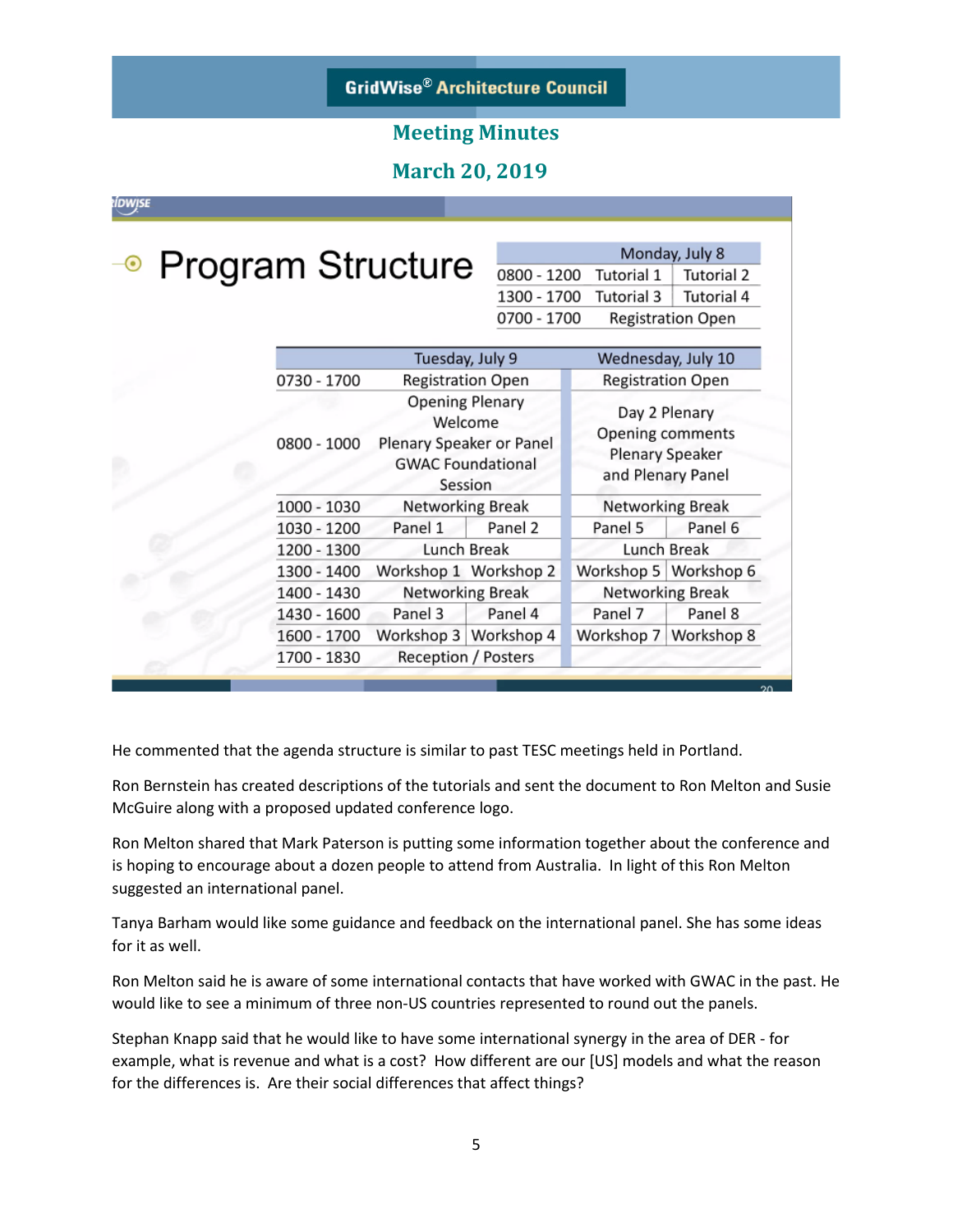# **March 20, 2019**

Tanya Barham noted hearing from some international participants at the Portland meeting and the discussions were interesting.

Ron Melton noted that Ellen Anderson at the University of Minnesota had indicated recently that she could be a plenary speaker. She is a former state regulator and her background would be very relevant.

Tanya Barham agreed that Ellen would be a good plenary speaker.

Ron Melton noted that recent IEEE ISGT meetings feature a Blog on the meeting website. The blog features 500 word abstracts on relevant topics that create interest in the meeting. He suggested this an interest builder for TESC19.

Ron Bernstein noted that GWAC is not well represented in the conference materials presented by IEEE. He has created a TESC19 GWAC logo for the tutorial flier to help solve this problem.

Tanya Barham commented that she liked the new logo for this year's conference. She would like to start circulating the tutorial document to some of her colleagues.

Ron Melton noted that his title needs to be changed and he will review the document. He also suggested putting a link to registration in the document.

Ron Bernstein suggested sending the tutorial document to the IEEE person who is building the conference website.

David Forfia said they could talk about this at the Monday meeting.

### **Action Susie: send the tutorial description out to the leaders noted in the document. Complete - Ron B sent this out on 4/4/19.**

Ron Melton said that Ron Bernstein's summary of activities in progress by GWAC is a good summary document. It can be maintained on the Sharepoint site. There will be some changes that need to be made but it is a good starting point.

Tanya Barham agreed that it is a good place to start and she appreciated Ron Bernstein's efforts.

Ron Melton agreed with Ron Bernstein's idea to do a quick review and update of the document at each GWAC meeting.

**Action Ron Melton: Review the GWAC activities summary document from Ron Bernstein for eventual publication on the GWAC website.**

### **GWAC White Papers**

Economic reliability paper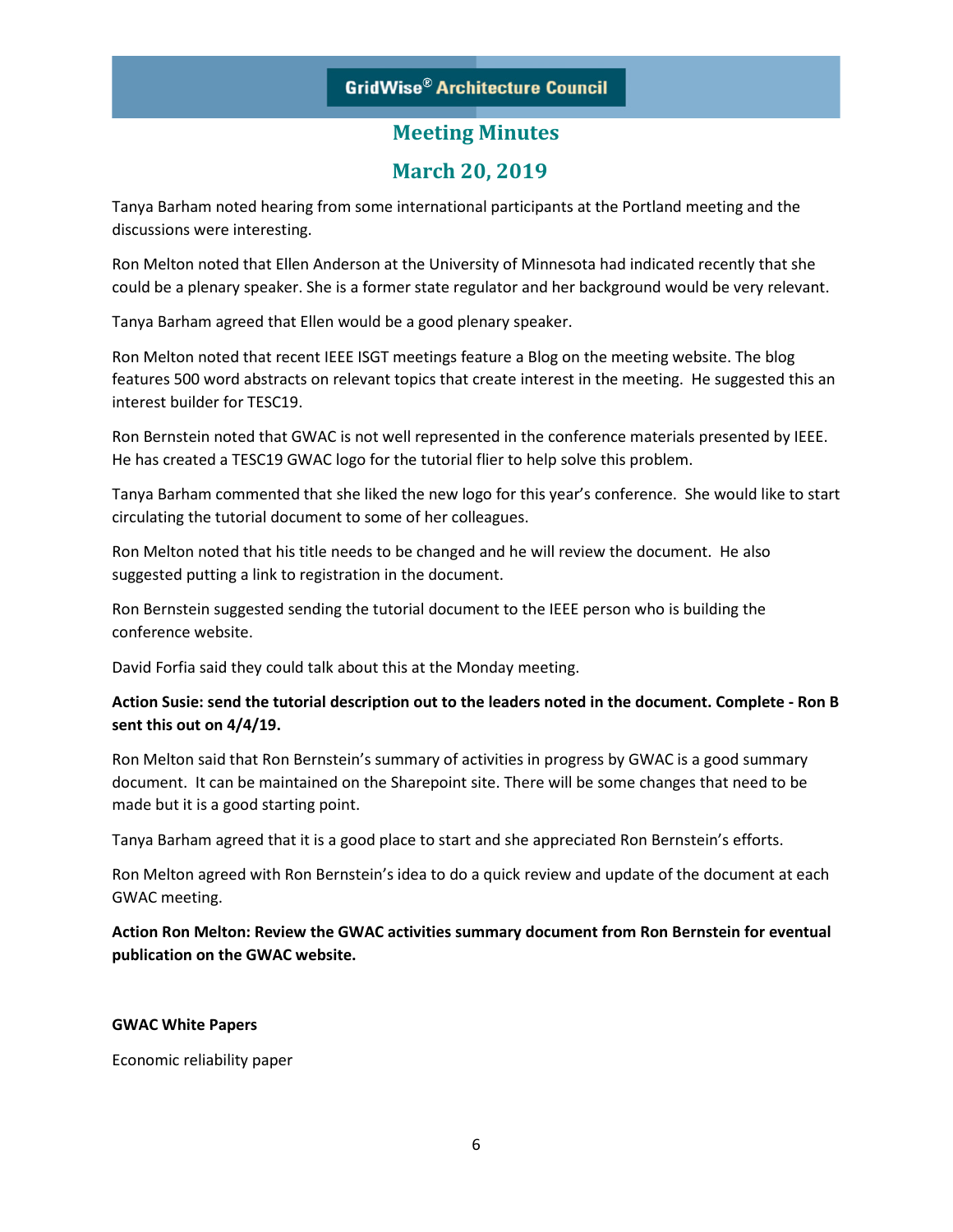# **March 20, 2019**

Rahul Bahadur noted that the will submit an abstract for TESC19 and a full paper for the ISGT next winter. The team consists of Rahul Bahadur, Farrokh Rahimi, Mark Knight, and Stephen Knapp.

Ron Melton asked them to submit it as a GWAC white paper …

### **Action: Ron Melton and Rahul Bahadur to have a call later to discuss the white paper further.**

Ken Wacks asked if the paper was a GWAC paper or a TESC19 submission. Rahul said it is both.

### **Ron Cunningham Grid 3.0 Presentation**

Ron Cunningham presented efforts of the study group which is comprised of himself, Trevor Gionet, Lorenzo Kristov, and Leonard Tillman. Stephen Knapp is also a member but had not been able to attend the meetings. The five slides presented talk about what the group went through in their working of the Grid 3.0.

Step one was to set the baseline of the intent and the future state.

Organizational capability and future states are some of the deliverables

Ron Cunningham noted that many organizations have their own visions for the electric grid.

The group recommended three things – a vision paper, a business model with architype mapping, and a workbook to list future states and capabilities. He noted that architecture is a core competency of the GWAC.

Ron Cunningham then turned the discussion over to the study group and he apologized that this is the first time the group has seen this summary.

Lorenzo Kristov discussed an information center which would be a directory of the multiple activities in one place. That had been part of the discussions, although he was not sure who would be able to put it together.

Ron Cunningham apologized that this wasn't included and noted that the creation of this may not be a GWAC task but a task for another group or organization.

Ron Ambrosio commented that he appreciated the summary.

Ron Cunningham said that he presented this to the group for their further action.

Ron Melton noted that two white papers are proposed in this summary.

David Forfia said that he sees three papers or deliverables that can come from the findings of this study group.

Ron Melton thought we should wrap up the current white papers and then host the TESC conference and then take on these new papers after that.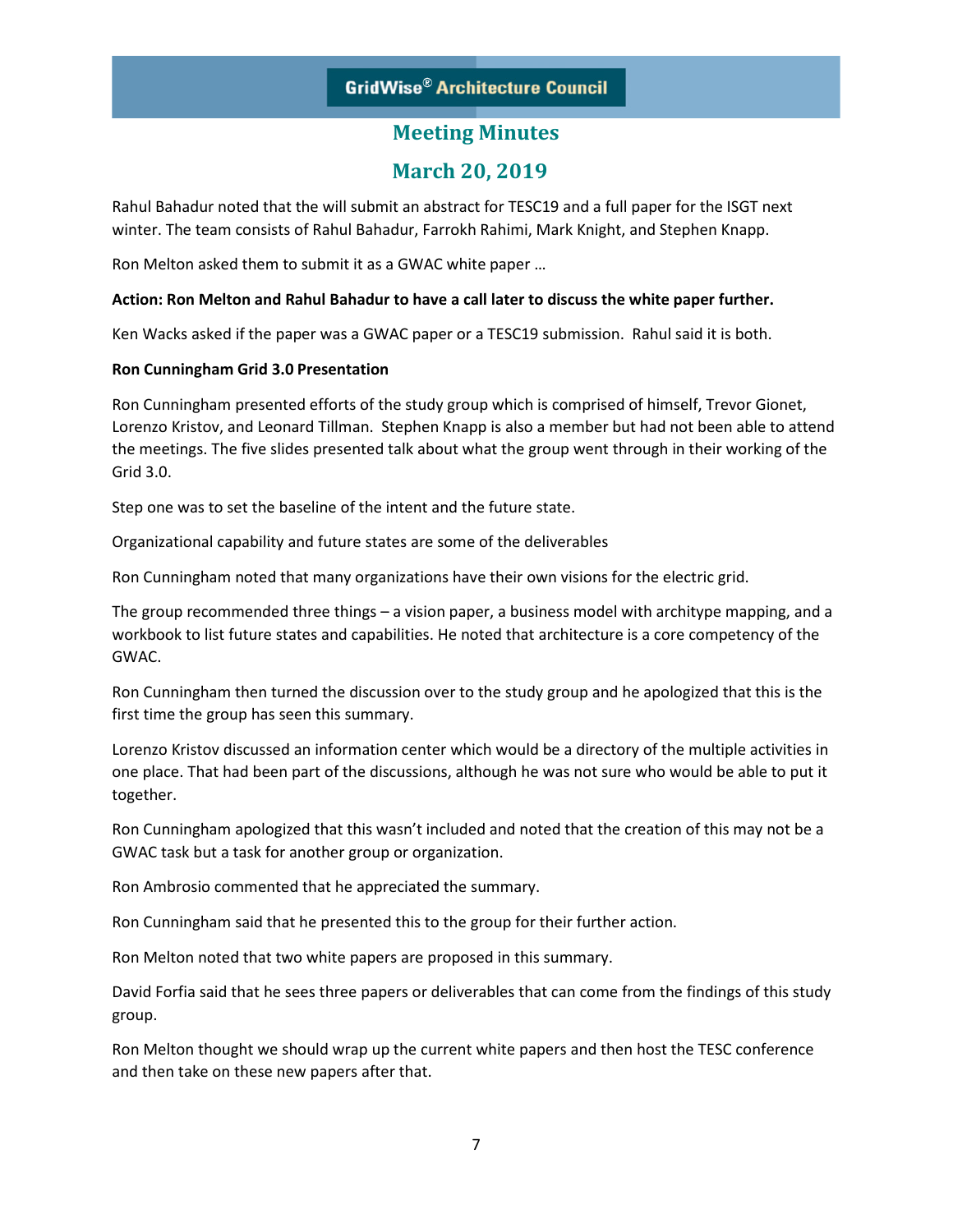# **March 20, 2019**

David Forfia asked Ron Bernstein to note these next papers on his matrix as part of the back log of GWAC activities. Ron Bernstein and Ron Cunningham will discuss this.

### **Action: Ron Bernstein and Ron Cunningham to discuss the production of these future white papers and Ron Bernstein to note them on the GWAC Activities Matrix.**

Ron Cunningham said that the third paper is actually just to identify the GWAC's role. It is not a white paper. He also noted that Farrokh Rahimi will not have email connectivity until April 1.

David Forfia congratulated Ron Cunningham on his summary and presentation. Several others joined in with gratitude for the efforts of the study group.

Ron Melton asked Rolf Bienert if he would cover Open ADR today.

### **Liaison Reports**

David Wollman – the NIST newsletter went out this morning. Anyone who wants to get this newsletter by email please contact David and he will add you to the mailing list.

David Forfia noted three upcoming meetings on Smart Grid Test beds and how they can collaborate. They are looking for input from the community. There are several new publications noted in the newsletter. There is a paper on automated demand response that maybe of interest to the GWAC.

Ken Wacks ISO/IEC – the international group will be meeting April 19 near Stockholm Sweden. Cyber Security efforts will be one of the topics. The TE Roadmap to be proposed as an international technical report will be discussed. Anyone interested in attending this meeting should contact Ken.

David Forfia SEPA – the TAG meeting is the day before the GWAC meeting. The ESI – Energy Services update – went very well.

David asked Ken about Grid Edge. David replied that economic modeling with Dave LeVee, Microgrids introspective, and Demand Response by broadcast communications, reporting requirements for Cyber Security and solar storage are being discussed.

Ron Melton noted that for GMLC, the high resilience arch is published on the PNNL.gov website. A Logical Energy network is noted.

David Forfia – for the Grid Evolution summit – it's a mashup – TE, Arch, microgrids, EV and mashing them into one group for discussion at the conference.

Jeff Katz added: IEEE PES is organizing a second Utility Cyber Security Workshop, to be co-located with the NERC CIPC quarterly meeting, it will be December 12 - 13 in Atlanta. See the 2017 one at <http://sites.ieee.org/ucw/>- if you can recommend potential speakers, please let Jeff Katz know.

Jeff Morris sent a link related to the SEPA effort regarding policy and regulations. He said there are ongoing discussions at NARUC. He mentioned that he had been seated by Chris Irwin at the kick-off.